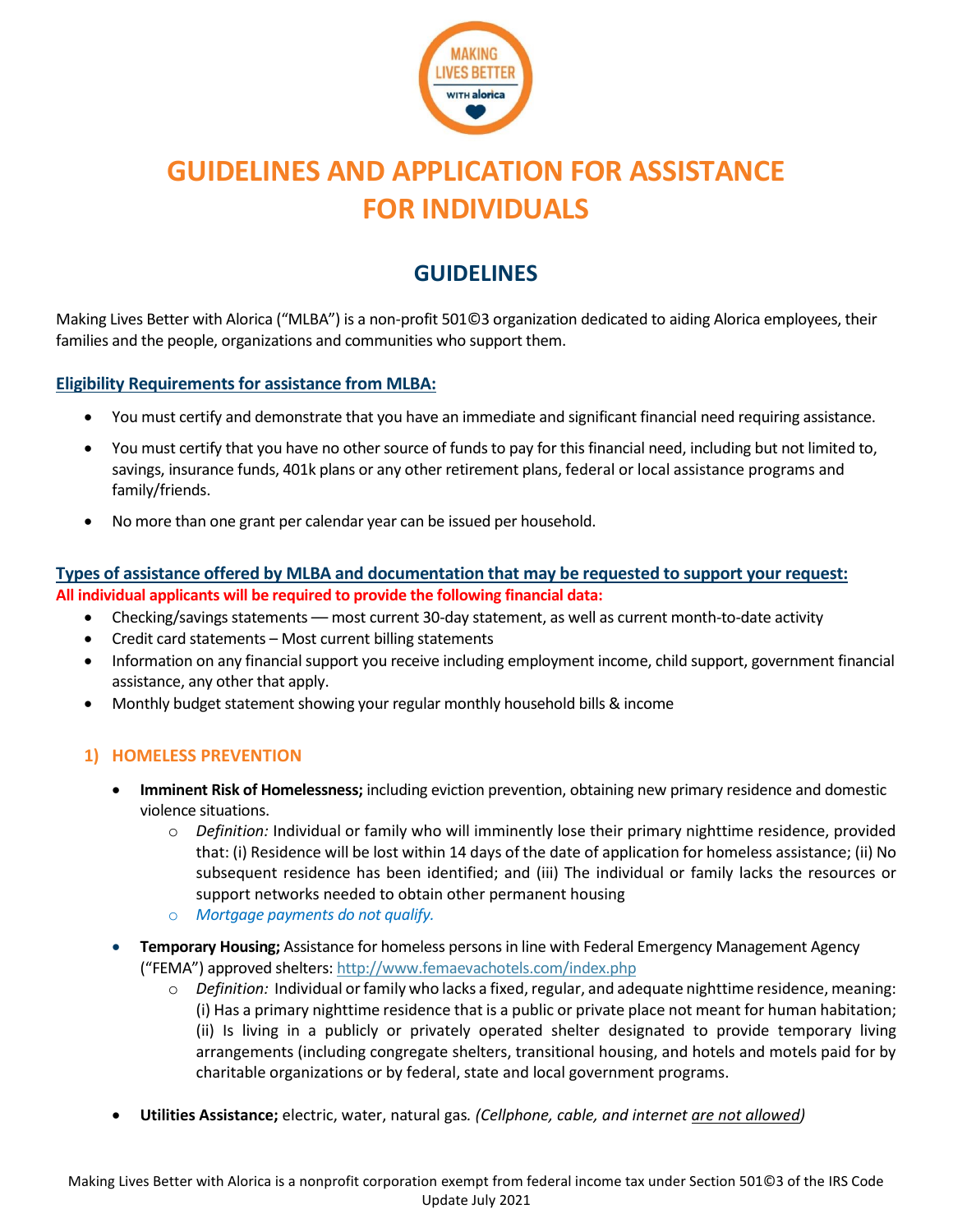#### **Appropriate documentation may include:**

- *Copy of the eviction notice, landlord 3-5 day "notice to pay or quit", evidence of lease*
- *Statement of charges from Hotel/Motel*
- *Utility bills/cut-off notices – must be current billing not more than 30 days old*

## **2) MEDICAL EXPENSES**

• Unpaid medical expenses for self, spouse, child or qualified dependent; including, hospital, pharmacy and urgent care needs. (The medical expenses must NOT be covered by insurance and you must demonstrate a plan to payoff these expenses.)

#### **Appropriate documentation includes:**

- *Copies of medical bills (dated within the last 60 days)*
- *Explanation of Benefits (EOB) documents from the insurance company (if any). Insurance*

*documents/statements should include patient name, service dates and insurance payment information.*

#### **3) FUNERAL EXPENSES**

• Funeral/Cremation/Burial Expenses/Travel expenses to services: for deceased parent, spouse, child or qualified dependent.

#### **Appropriate documentation includes:**

- *Copies of funeral home and cemetery bills/estimates.*
- *Transportation expense quotes*

## **4) TRANSPORTATION**

• Mass/Public Transportation pass for up to Thirty (30) days.

## **5) OTHER/EXCEPTION**

• Any other hardship due to unexpected, unforeseen circumstances not within the applicant's control as determined solely at the discretion of MLBA Executive Board.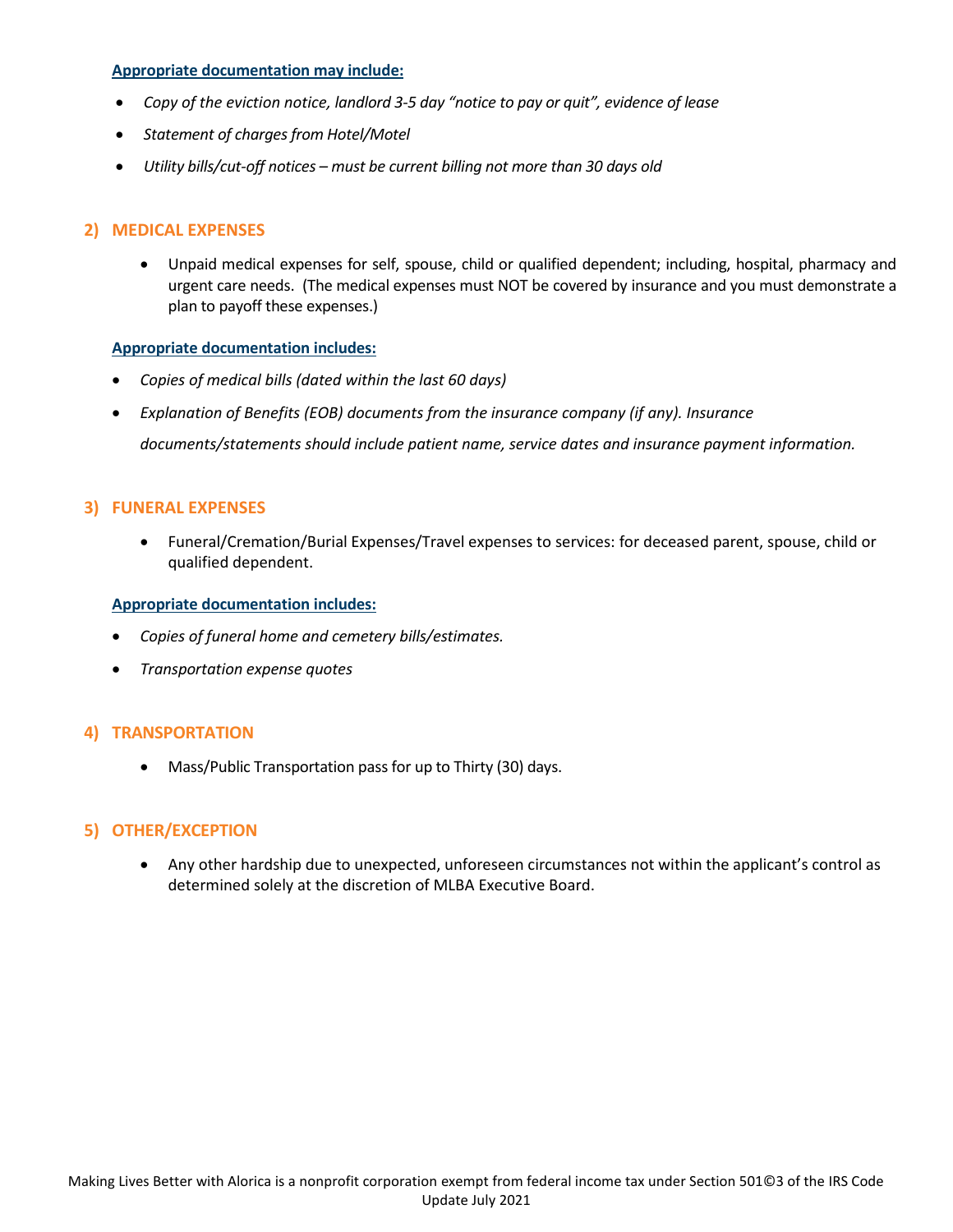## **MAKING LIVES BETTER WITH ALORICA APPLICATION FOR ASSISTANCE**

| <b>APPLICANT FULL NAME</b>                                   | ALORICA WORK LOCATION (IF APPLICABLE)       |
|--------------------------------------------------------------|---------------------------------------------|
| <b>MAILING ADDRESS - LINE 1</b>                              | <b>EMPLOYEE ID (IF APPLICABLE)</b>          |
| <b>MAILING ADDRESS - LINE 2</b>                              | <b>APPLICANT DAYTIME PHONE NUMBER</b>       |
| <b>MAILING ADDRESS - CITY/VILLAGE/PROVINCE</b>               | <b>APPLICANT EVENING PHONE NUMBER</b>       |
| <b>MAILING ADDRESS - STATE/COUNTRY/ZIPCODE</b>               | ALORICA SPONSOR (NON-ALORICA EMPLOYEE ONLY) |
| <b>APPLICANT EMAIL ADDRESS</b>                               | <b>SPONSOR EMAIL/CONTACT NUMBER</b>         |
| TYPE OF ASSISTANCE YOU ARE REQUESTING (CHECK ALL THAT APPLY) |                                             |
| $\Box$ Homeless Prevention                                   | $\Box$ <i>Utilities</i><br>$\Box$ Medical   |

## **DESCRIBE YOUR CURRENT FINANCIAL HARDSHIP**

Please explain your current financial situation in detail. What are the funds needed for? What caused you to be unable to meet this financial obligation? What other resources have you contacted for assistance? What is your plan to prevent this financial shortage in the future?

☐*Funeral* ☐*Public Transportation* ☐*Other/Exception*

*Use back of application to continue if needed. (online this will be limited to 2000 characters with a countdown on remaining characters)*